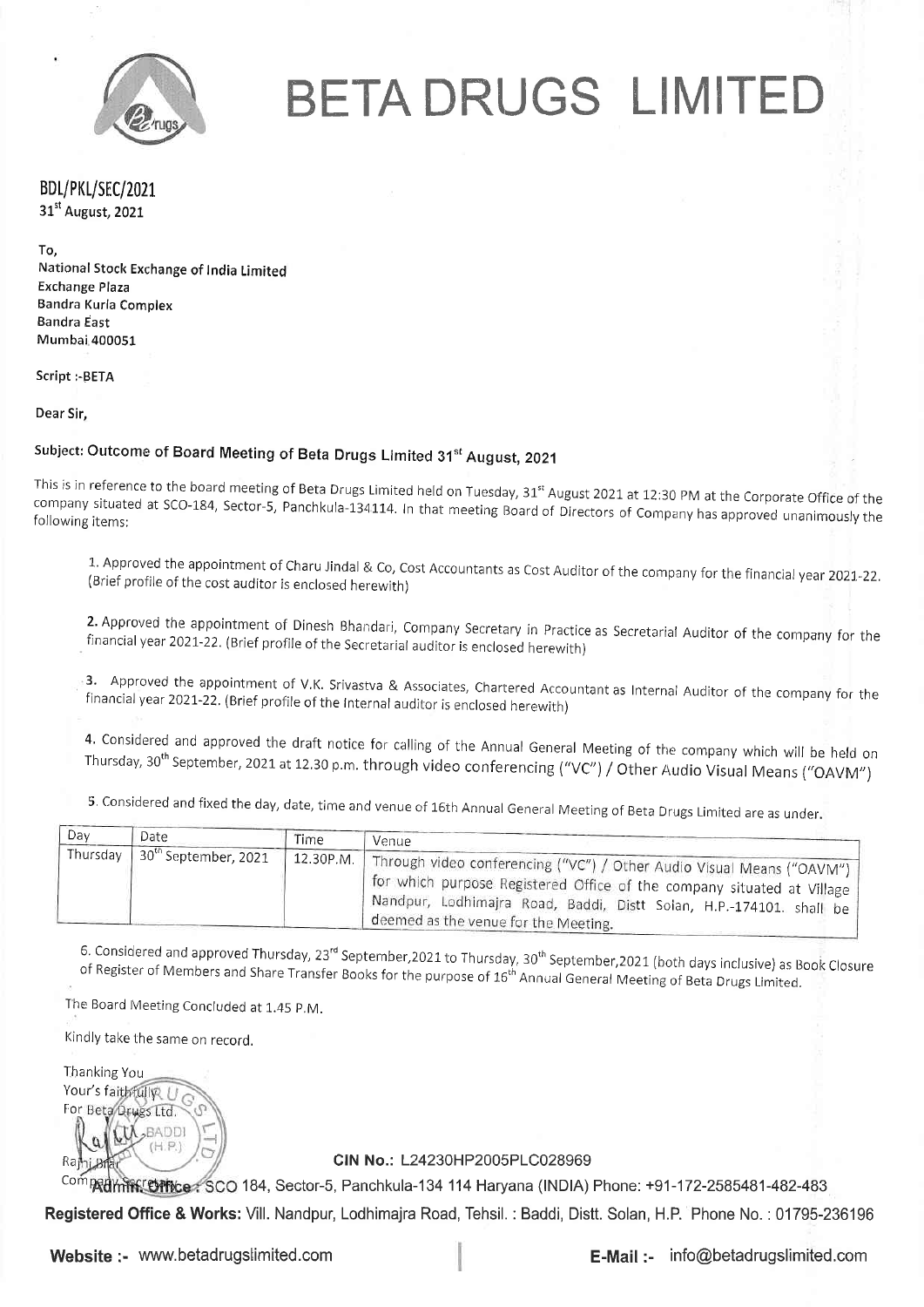# CHARU JINDAL & CO.

Cost Accountants

Office: 13, Kanwali road, Near Saharanpur Chowk, Dehradun-248001 Mobile: +91 9557290007 Email: cma.jindalcharu@gmail.com

Confidential: Not For Circulation

Forward

Our firm is a group of astute and dedicated professionals working together to offer full, competent and high caliber services to our clients in the whole spectrum of Auditing, Financial Management, Project Financing, Management Consultancy, Taxation consultancy, System Audits and Concurrent Audits.

| Drganizational a | Cost Accountants         | One |
|------------------|--------------------------|-----|
|                  |                          | Two |
| <b>Structure</b> | Assistants & Other Staff |     |

#### Charu Jindal, ACMA

- Ms. Charu Jindal is founder member of the firm and she is having experience of more than 6 years.
- Has extensive exposure to Cost audits, Internal audits, VAT audits, Service tax and Income tax matters and is dealing in this field for more than 10 years.
- Handled assignments involving compliance with cost record rules & cost audits.

#### Practical Experience

Proprietor of the firm has worked as Cost auditor with large corporates and has an extensive experience in dealing with Cost audits, Internal audits, Stock audits, Income tax and GST related matters.

She has been associated with:

- Infinite Water solutions Private Ltd. a membrane manufacturing unit based at Dehradun having more than 50 crores of annual turnover.
- Forbes Aquatech Ltd.- No.2 in non electric water purifier segment having annual turnover of more than 50 crores.
- Austa Home Appliances A known name in home appliances manufacturing.

#### **Experience in System Audits:**

Ms. Charu Jindal has distinguished expertise in framing Standard Operating Procedures (SOP) for the Corporate set-up relating to various departments like Accounts & Finance, Operations, Sales & Marketing, Human Resource Development, Security, Facilities department, Stores department and the like.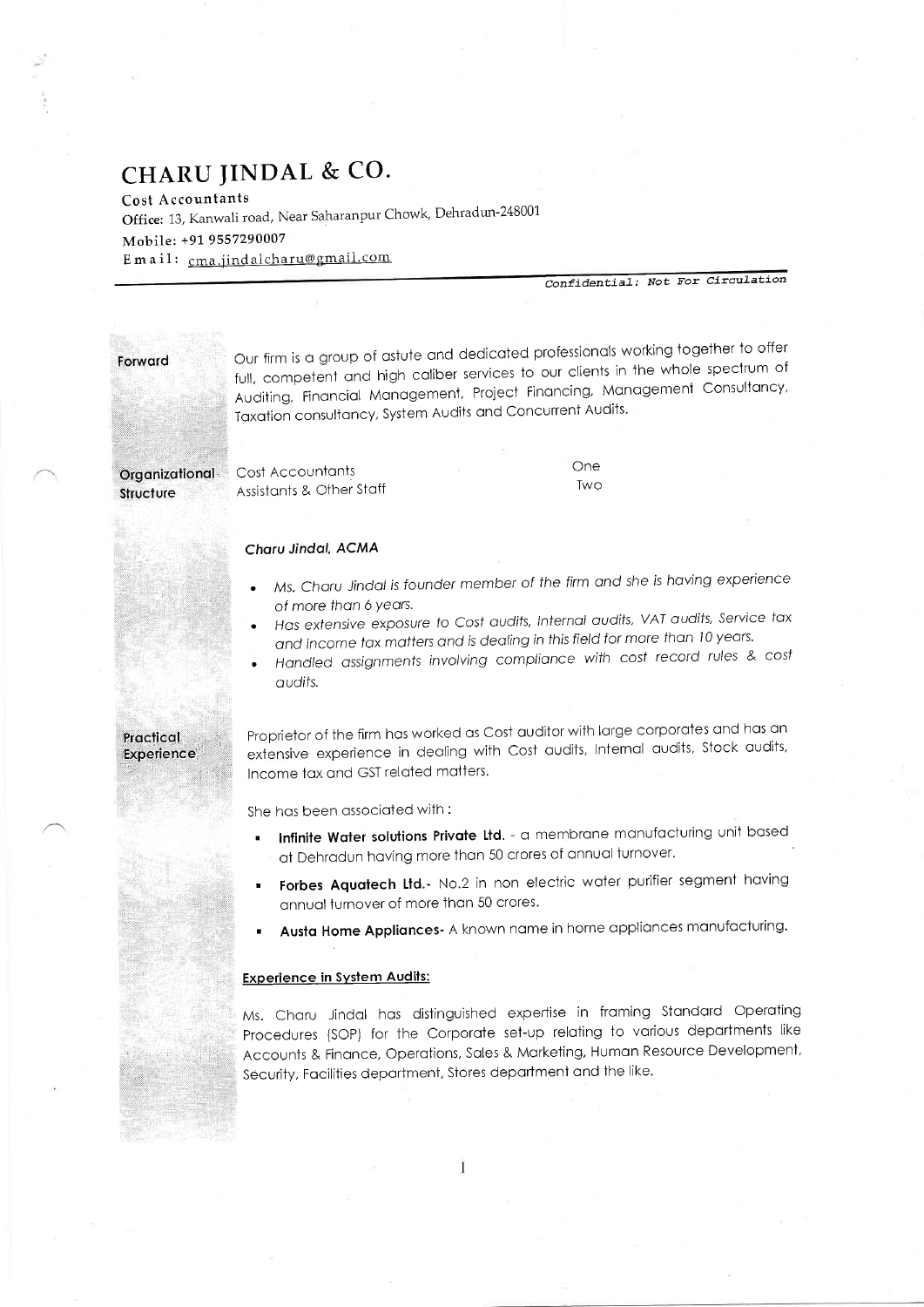# **Executive** Cassignments

Intrastructure We are equipped with all necessary facilities to ensure speedy execution of our

For M/s CHARU JINDAL & CO. Cost Accountants

# (Charu Jindal)<br>ACMA, M.Com.

Membership No.:33295 FRN:103508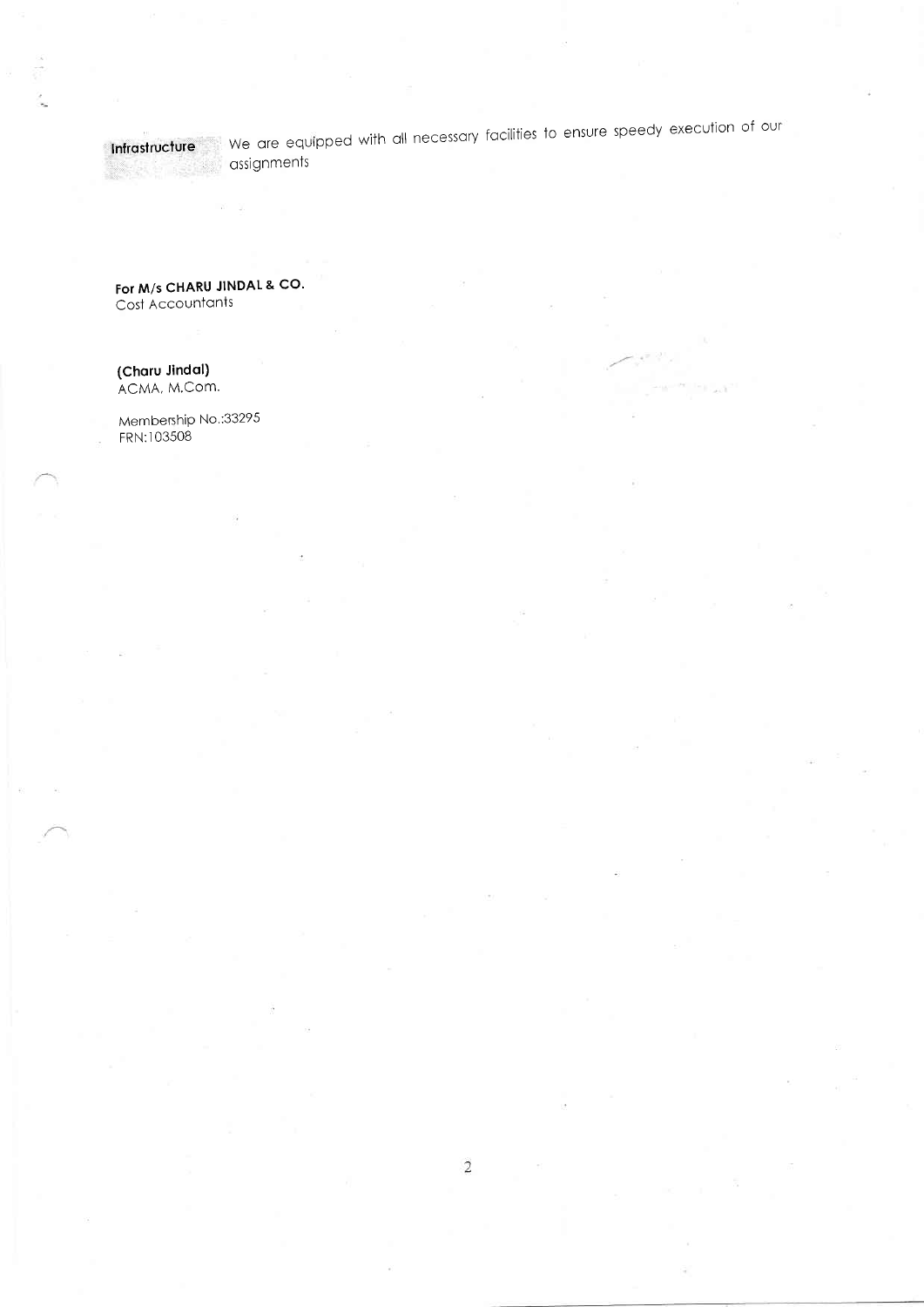### PROFILE

| Name                                    | : Dinesh Bhandari                             |
|-----------------------------------------|-----------------------------------------------|
| <b>Office Address</b>                   | : # 1102, 1 <sup>st</sup> floor, Sector 19-B, |
|                                         | Chandigarh-160019.                            |
|                                         | Phone: 0172-406 1102 (R)                      |
| Mobile No.                              | : 73079 91102                                 |
| Email id                                | : dinesh_6520@yahoo.com                       |
| Date of Registration of Membership      | : 20.07.2002                                  |
| <b>ICSI Fellow Membership No.</b>       | : FCS-5887                                    |
| <b>Certificate of Practice No. (CP)</b> | :10300                                        |

A Fellow Member of Institute of Companies Secretaries of India (ICSI), New Delhi.

# AREAS / ACTIVITIES COVERED

- > Handling Scheme of Amalgamation u/s 230 232 of Companies Act, 2013
- Advising Companies on Incorporation of Companies, compliances and<br>other matters relating to Companies Act, 2013 / 1956<br>> Handled scheme of Amalgamation of Companies under Companies Act,
- 
- 1956 > Handled scheme of restructuring by way of Reduction of Capital under
- Companies Act, 1956<br>> Raised funds thru foreign Direct Investment
- > Raised Idition Interface in Listed Companies
- > Listing of Shares at National Stock Exchange (NSE), Bombay Stock<br>Exchange Limited (BSE)<br>> Advising Companies on matters relating to Foreign Exchange and
- 
- Management Act<br>> Advising Companies on matters relating to Securities & Exchange Board
- of India Regulations, Rules, etc.<br>
> Advising Companies on Incorporation, compliances and other matters
- relating to Limited Liability Partnership.<br>> Advising on various compliances under the Listing agreement with Stock
- Exchanges.<br>
> Representation on behalf of Companies in Company Law Board office
- > Preparation of Search Report
- $\triangleright$  Registration and satisfaction of Charges
- $\triangleright$  Secretarial Audit
- > Issue of Corporate Governance Reports
- > Issue of Compliance Certificate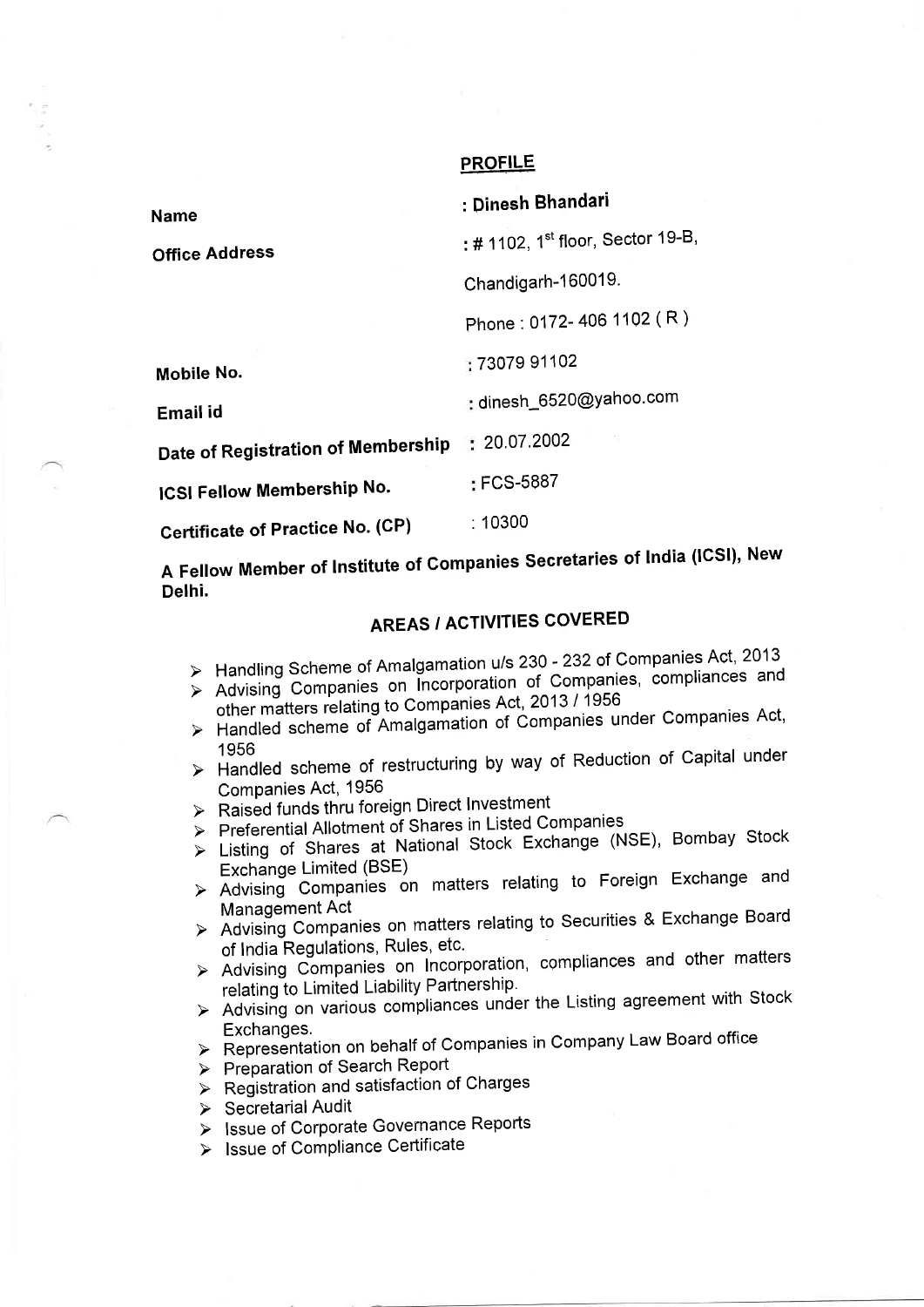- > Certification of Annual Returns
- > XBRL Preparation and Filing of Annual Accounts
- > Facilitation for Registration of Trade Marks, etc.
- > Preparation and filing of application for PAN, TAN and
- > Registration of Service Tax and filing of Returns
- > Preparation and filing of Return of TDS, Income Tax Returns
- > Preparation of Accounts in Tally and Balance Sheet preparation & consultancy
- > Preparation and filing of Vat returns, etc.
- > Obtaining GST Registration
- > Filing GST Returns
- > Assessment of Income Tax
- > Obtaining NIL TDS certificate under income tax act

### **QUALIFICATION**

Qualified as Company Secretary (CS) in 2002 and at present a Fellow member of the Institute of Company Secretaries of India (ICSI), New Delhi and did Master Degree in Commerce, LL.B., M.B.A. with specialization in Finance.

#### **EXPERIENCE**

Having experience of around Fifteen Years in industry and profession of Company Secretary having special interest in the field of Company Law, FEMA, SEBI, LLP Act and other allied laws;

Worked as Company Secretary with M/s Alpha Drug India Limited (Listed public Company) and as Deputy Manager-Taxation and Secretarial in M/s Punjab Chemicals & Crop Protection Limited (Listed Public Company) and as Sr. Manager - Finance and Company Secretary in Masterline Telebiz Pvt. Ltd. and as Company Secretary in M/s Esys Information Technologies Pvt. Ltd., (a Multi National Company) and as AGM - Legal and Company Secretary in M/s LS Industries Limited (Listed Public Company) since 2003 to 2011; has also handled compliances for 17 companies within the Group.

### **COMPUTER SKILLS**

Have good exposure to Tally and did 6 Months Diploma in Computer and having good working knowledge of MS Office Package viz. MS Word and MS Excel. Also familiar with Internet etc.



(CS. Dinesh Bhandari) **Practising Company Secretary** C.P. No. 10300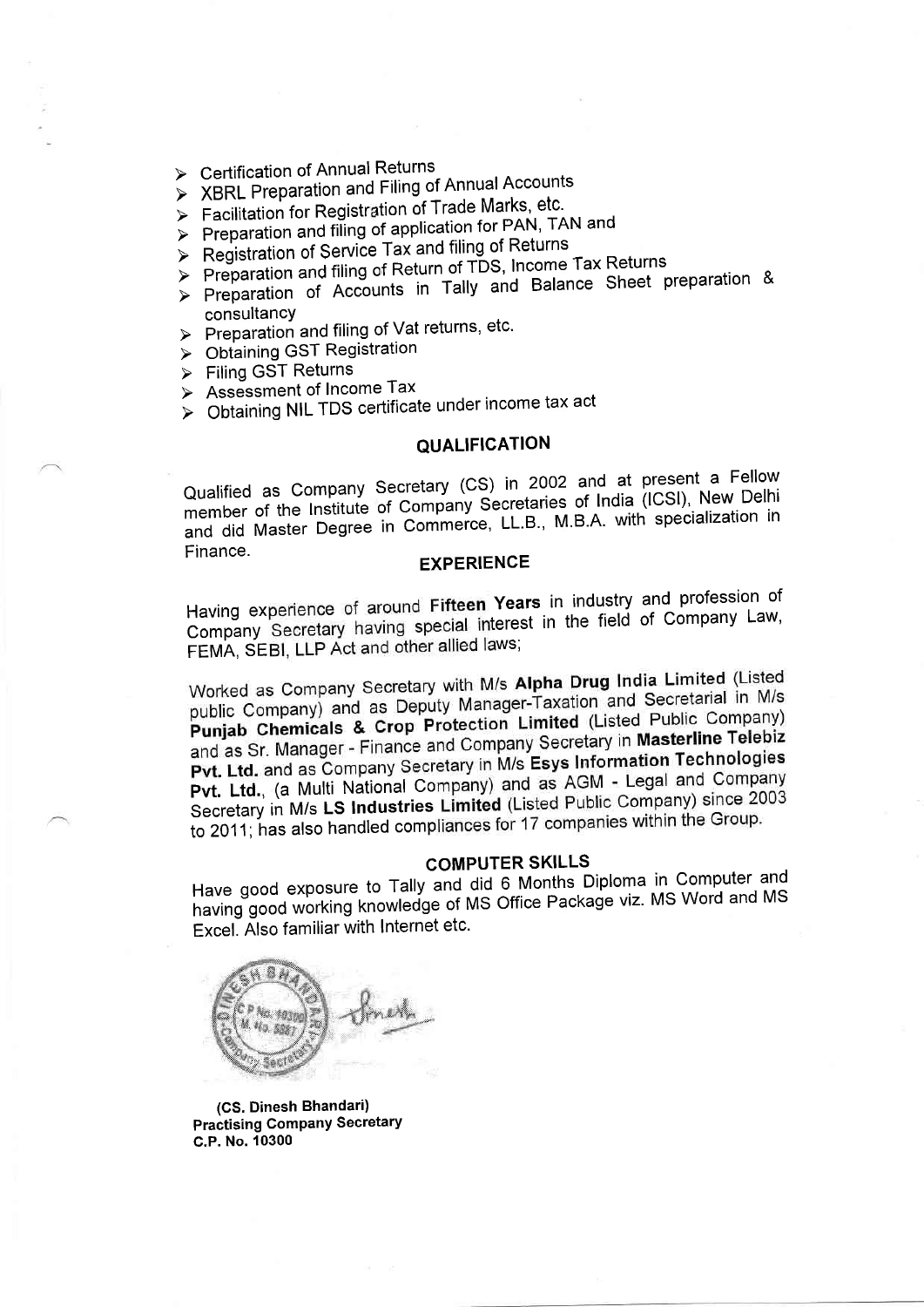# PROFILE<br>SRIVASTAVA V. K.& ASSOCIATES **CHARTERED ACCOUNTANTS**

| Srivastava V. K. & Associates |
|-------------------------------|
|                               |
|                               |
|                               |
| House No 2085/3, Sector 45 C  |
|                               |
|                               |
|                               |

# ACADEMIC AND PROFESSIONAL QUALIFICATION OF PROPRIETOR

- (1) GRADUATE lN COMMERCE FROM LUCKNOW UNIVERSITY lN 2001
- (2) CHARTERED ACCOUNTANT (Qualified in January 2006) now FCA

### BRIEF HISTORY:

The firm is established on 03.02.2015 in the name "Srivastava V. K and Associates" as proprietary concern in Chandigarh.

#### EXPERIENCE DETAILS :

### **Statutory Audit**

. Sigma Diagnostic Services Private Limited, Shimla ( Medical Services)

### Internal Audit

. Vaish Construction Co. Mohali. ( Construction Co.)

### **Tax Audit**

- O. P Enterprises, Chandigarh (Manufacturing Firm)
- D. K. Shoe Company ( Trading Firm) Chandigarh
- Glade Hotel, Mohali ( Hospitality Industry)